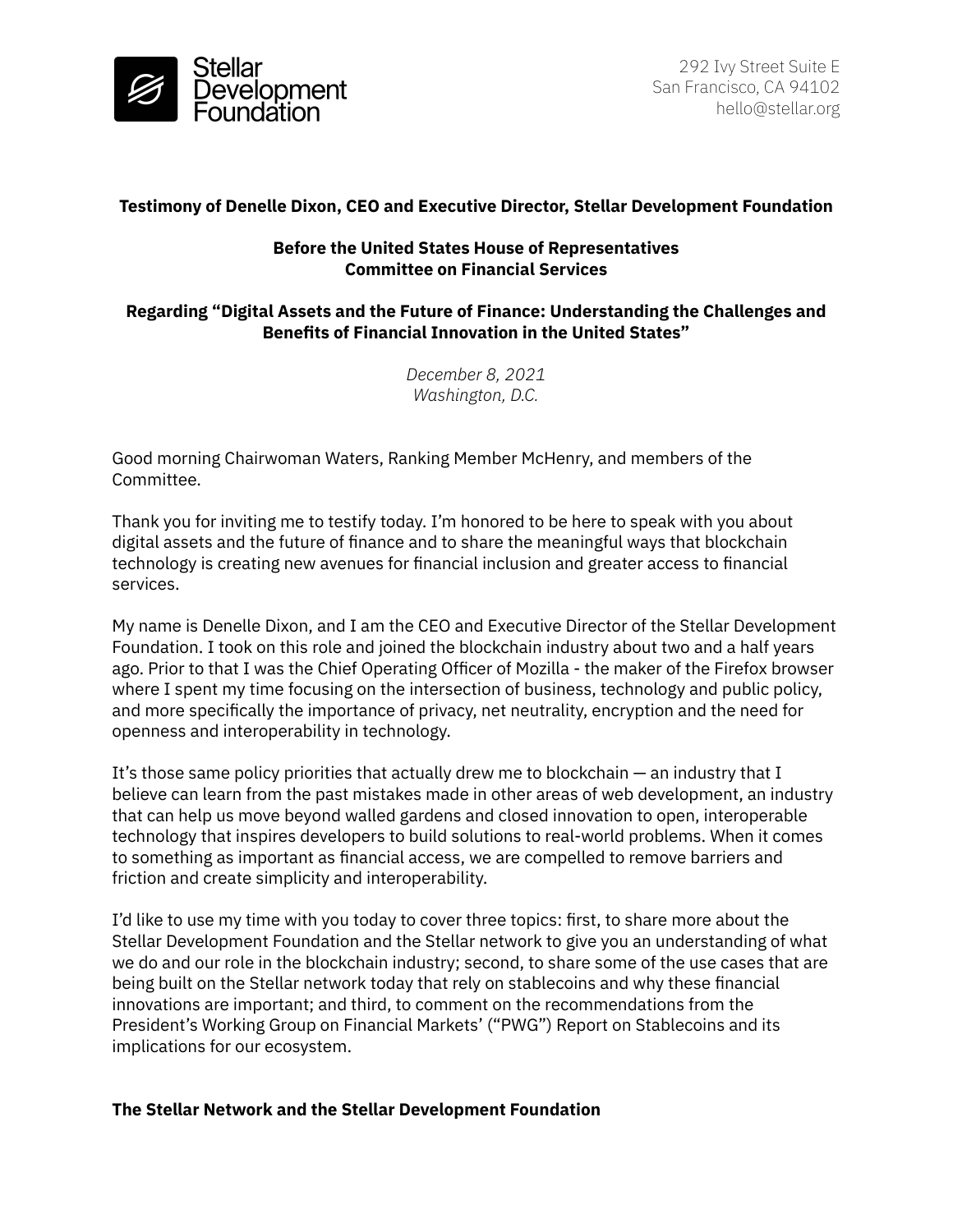Our organization, the Stellar Development Foundation or SDF, is a non-stock, non-profit corporation with no shareholders, no owners, and no profit motive. We are not a charity. We generate revenue and we pay state and federal taxes, but our structure requires us to use our assets to support only our mission of creating equitable access to the global financial system and to do so using the Stellar network. To achieve this mission, we focus our work on a few top priorities: we shepherd the code base for the Stellar network, participate in the ecosystem surrounding Stellar, support the growth of the ecosystem and the use cases built on top of Stellar, in addition to supporting global public policy and education around Stellar and blockchain.

What is Stellar? Stellar is an open, permissionless, decentralized ledger — or blockchain network — that is optimized for payments. There is no single entity, including SDF, that controls the codebase of the network or its growth. You don't need permission to use the technology; just like the underpinnings of the Internet, it is open and ready for use.

Importantly, especially in the context of this hearing, Stellar was designed for asset issuance, making it possible to create, send and trade digital assets backed by nearly any form of value – and also was designed with compliance tools built in to help those asset issuers meet their own compliance obligations. The network interoperates with the traditional financial system to leverage the benefits of blockchain technology to enhance, not supplant existing financial infrastructure. The Stellar network has been operating for over six years, and today, there are an average of 6.5 million daily operations, surpassing more than a billion this year alone, with over 6 million accounts.

### **Stellar Use Cases: A Growing Stablecoin Ecosystem**

The Stellar platform pioneered tokenization, designed for fiat-backed asset issuance before stablecoin was even a word — and as such, over the last number of years, an ecosystem of businesses and users have built use cases around Stellar-based stablecoins, due to their incredible utility to solve many of the problems we see in today's payment landscape.

Especially the current cross-border payment system, which is slow, costly, and fragmented $1$ a problem that has been acknowledged not just by blockchain networks like ours but across the international spectrum from the G20 to the World Bank — and hurts businesses and individuals alike.

We aim to improve the existing cross-border payment system for the businesses and individuals that utilize such services, for example, the 800 million people<sup>2</sup> — about one in nine globally — who are supported by funds sent home by migrant workers. Or the rapidly growing number of gig workers who struggle to expand their work opportunities across borders. Or the small businesses upon which our global economies rely who face barriers to accessing even basic financial tools. Stablecoins are crucial for these use cases because they do not suffer

 $^1$  Bank of International Settlements, Committee on Payments and Market Infrastructures Report: Enhancing [cross-border](https://www.bis.org/cpmi/publ/d193.htm) payments: building blocks of a global roadmap, July 2020

<sup>&</sup>lt;sup>2</sup> United Nations, [Remittances](https://www.un.org/development/desa/en/news/population/remittances-matter.html) matter: 8 facts you don't know about the money migrants send back [home](https://www.un.org/development/desa/en/news/population/remittances-matter.html), June 2019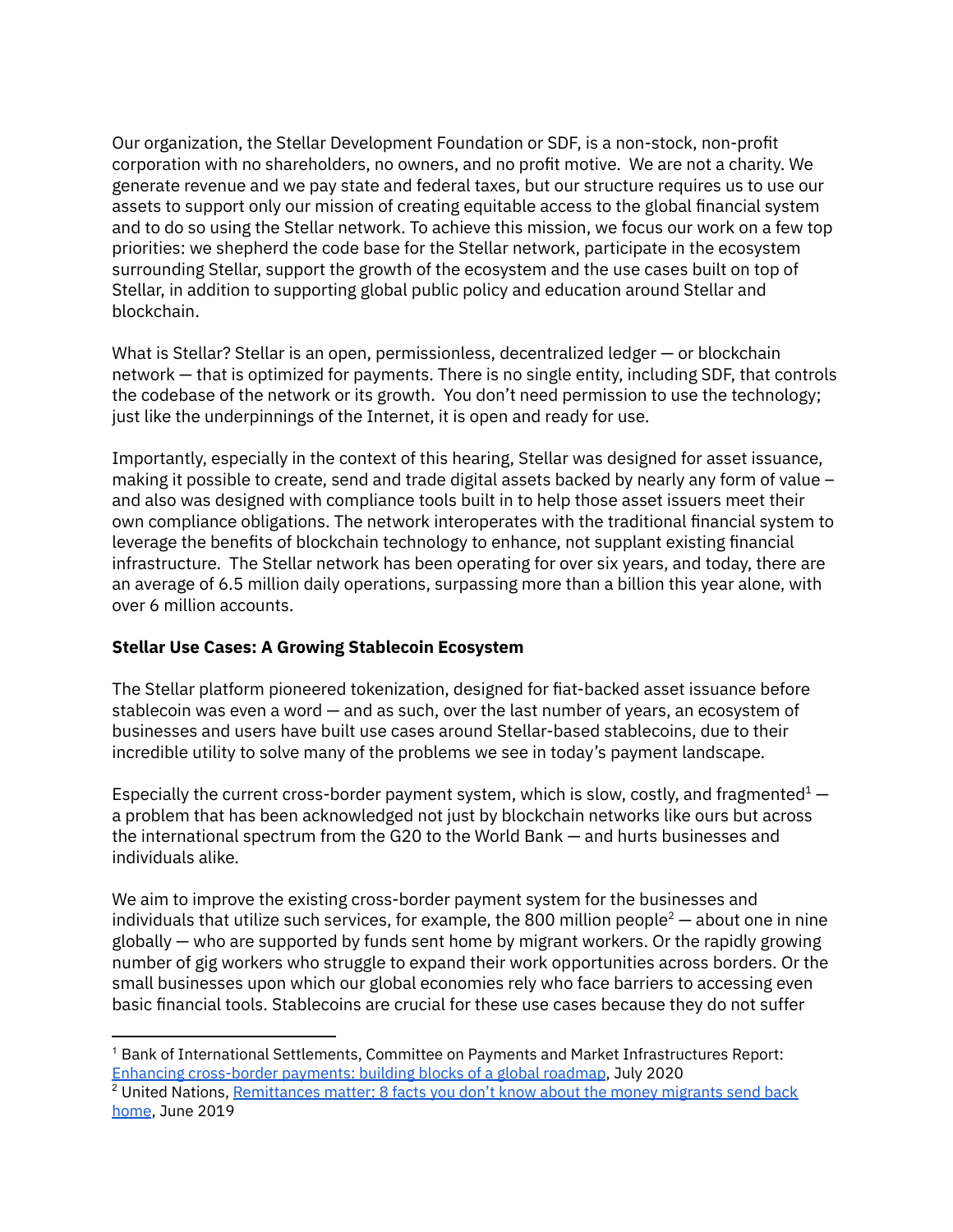from the same volatility that cryptocurrencies do - meaning a sender knows when she sends a \$1 fiat-backed asset, the recipient will receive a \$1 fiat-backed asset.

A lot of times we focus on the promise of blockchain. I would like to shift that narrative and use my time with you to share some concrete examples about use cases that are either live or in development on the Stellar network today that demonstrate how blockchain technology — and more specifically tokenized assets like stablecoins — drives us towards a more equitable financial system, delivering greater access to financial services for these underserved and marginalized populations. Despite all of the headlines, what's happening in the world of blockchain with cryptocurrency and stablecoins is not just lending, trading, and borrowing.

Let me start with MoneyGram International. You may think of MGI as the definition of traditional finance, but I have found them to be financial innovators, looking for ways to provide new, efficient payment options for the nearly 150 million people around the world that they serve.

They are building a solution on Stellar that enables seamless conversion between cash and digital assets. MoneyGram's leading global network integrates with the Stellar blockchain to enable cash funding and payout in different currencies of the consumer's choice, using a stablecoin, Circle's USD Coin (USDC) — issued by my fellow witness Jeremy Allaire's company. In real terms, consumers will be able to send value in the stablecoin and easily convert to local fiat currency for instant pickup at participating MoneyGram locations globally. With near-instant settlement flows and an accelerated collection of funds, consumers, some of whom may have been limited to using cash for various payments, will be able to use the blockchain network after going through appropriate compliance checks by MGI and its agents. Their transactions with USDC are traceable on the network, safer and more secure than transacting in cash. It provides consumers with options for improved efficiency, reduced risk, and strong competitive pricing pressure.

This is already in the pilot phase here in the U.S.; it's gone from idea to pilot in a matter of months this year, and is expected to be widely available in 2022. There is so much work to be done to improve interoperability between traditional and digital financial rails, but this is a meaningful example of what can be accomplished when we do.

New players are developing innovative solutions for financial services, too  $-$  many designed specifically for underserved populations. For example, Leaf Global Fintech has built a solution for refugees that also demonstrates a strong use case for stablecoins.

On average, refugees remain in exile for 17 years before they find permanent homes. New African countries become their temporary residences for a long time — so the ability to easily and affordably send money across borders is essential. The founders of Leaf saw a powerful opportunity to build a product for people with cross-border financial needs, whether they are refugees bringing their money to a new country or cross-border goods traders who are vulnerable to theft while carrying cash across borders.

With Leaf's wallet, these users can save their money in multiple currencies, benefit from free Leaf-to-Leaf wallet cross-border transfers, and pay for goods and services. That functionality is only possible because they leverage Stellar's ability to issue stablecoins and exchange value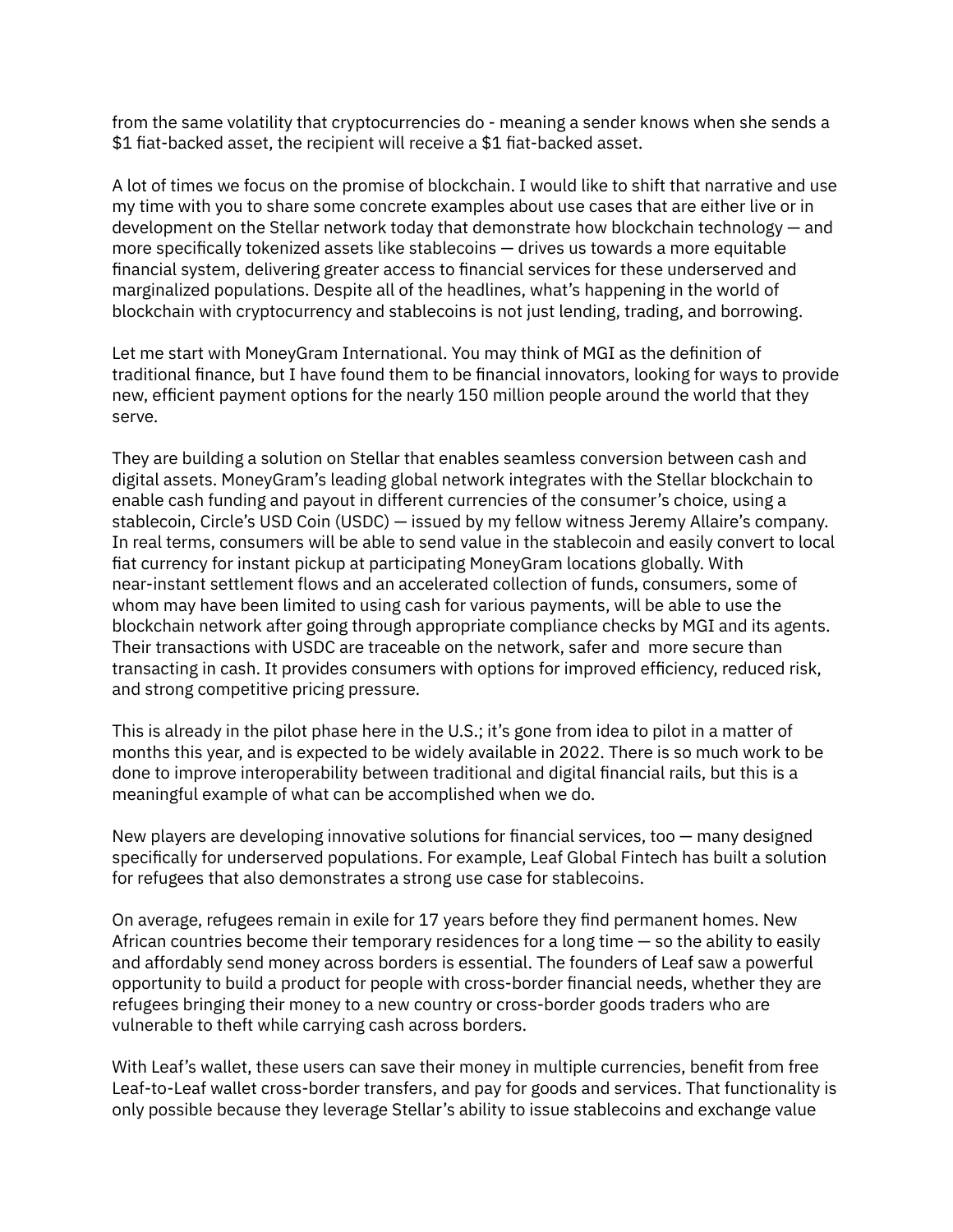with low transaction fees and high speeds. That allows them to keep remittance costs down, and ultimately make these payments more accessible to those who need it most.

Their product is uniquely accessible because you don't even have to use a smartphone. They've designed their wallet with USSD technology so that even those with basic phones are able to access all of their services. This use case is live and operational today.

The last use case I'd like to touch on is one that is in development but positioned to make a big impact on financial inclusion. Currently operational in Kenya, Mexico, India, and the Philippines, Tala, based in California, aims to provide the unbanked access to financial services that they do not have via traditional means. Tala is best known for its mobile lending app, powered by advanced data science, which enables its customers to apply for a loan and receive an instant decision, regardless of their credit history. If the loan is approved, then the borrower receives the money (ranging from \$10-500) in their mobile money account in a matter of minutes.

Tala is now working to expand their offerings by using blockchain technology, specifically, Stellar assets and stablecoins, to help their current customers with credit by allowing borrowing, spending, saving, investing, and sending/receiving. Since 2014, Tala has delivered more than \$2.7 billion in credit to more than six million customers across emerging markets, with thousands of new users joining daily. Now that it plans to harness the Stellar network to expand its product offerings, Tala is set to help even more people – the people that need financial services the most.

There are many more valuable use cases across the Stellar ecosystem that I could share today, but recognizing my time is limited, I would just like to briefly mention the numerous use cases being developed for Micro, Small and Medium Enterprises (MSMEs). World Bank data shows MSMEs in emerging markets create 7 out of 10 jobs — however, lacking access to finance is cited as a major barrier to growth. $3$  In a recent report from the G20 and International Finance Corporation on MSME Digital Finance, there were FIVE Stellar ecosystem companies named for their innovative solutions in digital finance supporting MSMEs: ClickPesa, Tribal, Airtm, Flutterwave, and Tala. 4

Use cases like these are in varying states of maturity but their current and potential value to financial inclusion is undeniable. Financial inclusion is a right, not a privilege, and stablecoins are a foundational building block to achieve true financial inclusion.

None of these use cases would be possible without stablecoins. Stablecoins are a core technological component — and by extension that means stablecoins are essential to delivering on financial inclusion. SDF is not the issuer of any stablecoin. The Stellar network is the underlying blockchain infrastructure on which more than 20 stablecoins pegged to fiat currencies from around the world are issued — and it is these ecosystem companies that are using stablecoins to expand financial inclusion and empowerment for marginalized communities.

<sup>3</sup> World Bank, Small and Medium Enterprises, https://www.worldbank.org/en/topic/smefinance

<sup>4</sup> GPFI, MSME Digital Finance: Resilience and [Innovation](https://www.gpfi.org/publications/msme-digital-finance-resilience-and-innovation-during-covid-19) during COVID-19, November 2021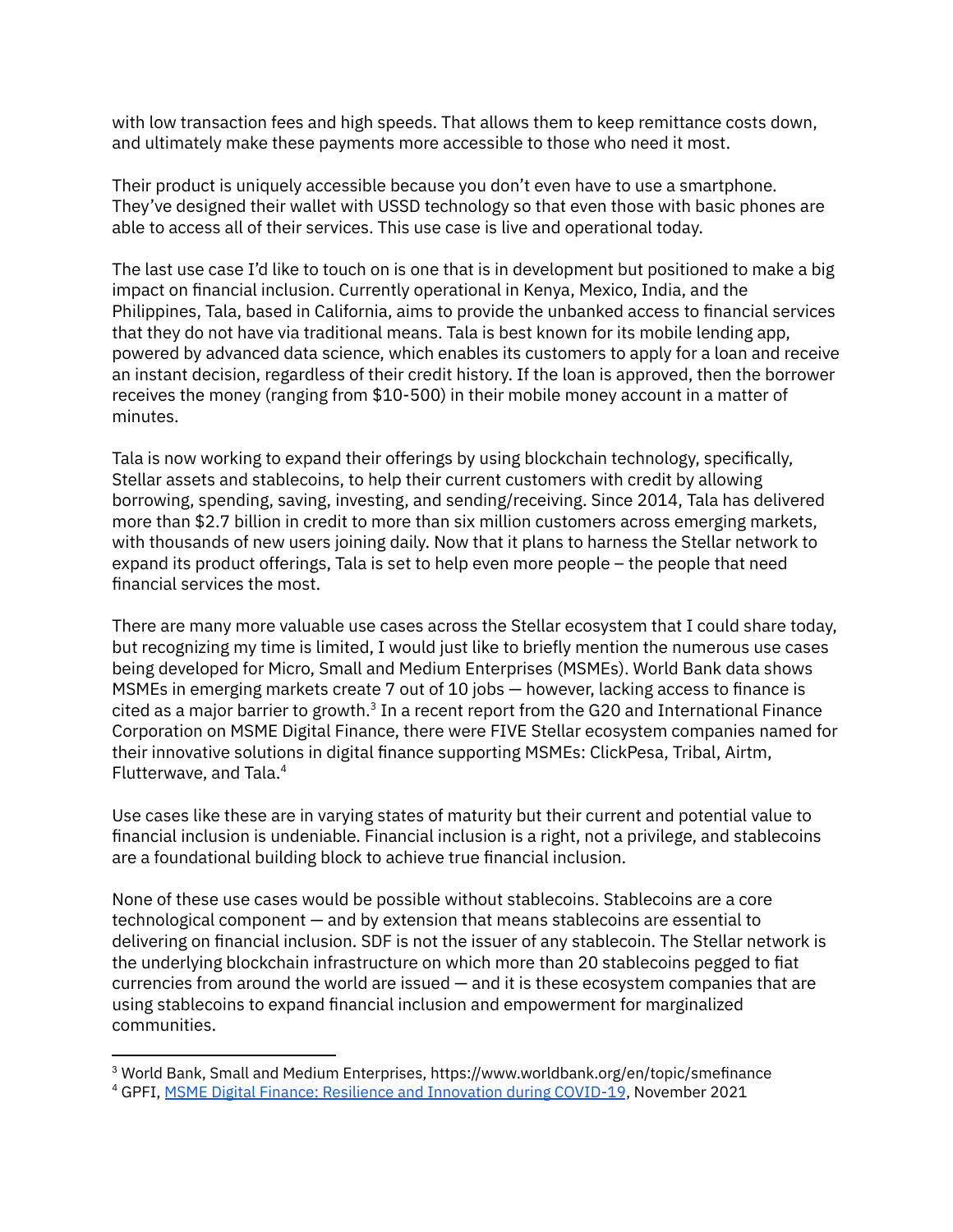## **A Post-PWG Future for Stablecoins**

That brings me to the President's Working Group on Financial Markets' (PWG) Report on Stablecoins. Let me start by saying that we appreciate being consulted by the PWG, along with several of my co-panelists today, prior to the release of the report. Like we have done with you today, we shared with the PWG a real world example of stablecoins improving the lives of their users, and we were pleased to see some acknowledgement of stablecoin benefits reflected in the report. Second, I want to be clear that we agree with many of the conclusions in the PWG report, particularly around several of the identified risks in today's stablecoin market. For example, the PWG report noted that "there are no standards regarding the composition of stablecoin reserve assets, and the information made publicly available regarding the issuer's reserve assets is not consistent across stablecoin arrangements as to either its content or the frequency of its release." While there are industry standards, such as those adopted by the Centre consortium for USDC, admittedly, they are not legal standards. The PWG report also notes that there is considerable variation in the contractual terms of use applicable to stablecoin holders with respect to things like a holder's right to redeem. We agree that risks such as these should be addressed, and that clear regulation in these areas will benefit both the consumers using these products as well as the innovators building them.

However, while we agree with the PWG on a number of stablecoin risks, we disagree with the PWG report's recommendations to address them. For example, the primary recommendation of the PWG report is to limit stablecoin issuance to insured depository institutions. However, this is not narrowly tailored to the actual risk identified — run risk — because of a fundamental difference between bank and stablecoin business models: banks hold fractional reserves while stablecoin arrangements are predominantly intended to be fully reserved. In short, we believe the recommended solution targets the wrong risk. Moreover, U.S. insured depository institutions have shown little interest in issuing stablecoins and requests by some stablecoin issuers to become banks have, thus far, gone unrequited. As we lay out below, the actual run risk faced by stablecoin arrangements could be more accurately addressed in a manner less disruptive to those actually building stablecoins and without handing a monopoly to the banks.

The PWG report's other major recommendation to subject "any entity that performs activities critical to the functioning of the stablecoin arrangement" to federal supervision similarly misses its target. By way of analogy, banks rely on countless vendors and technology providers critical to their provision of banking services — internet service providers for example — which are not subject to federal prudential regulation. Despite making this recommendation, the PWG report failed to articulate why the entire stablecoin value chain should be made subject to federal banking regulation when the entire banking value chain is not, or what consumer benefits of stablecoins would necessarily be sacrificed by such an approach. And while we agree that the PWG report identified risks that should be addressed, we believe the PWG report's recommendations are overbroad and would not provide any marginal consumer or systemic benefit over a smarter and more narrowly tailored regulatory framework.

Instead, we advocate for a regulatory approach that focuses more on stablecoin reserves than on stablecoin issuers. Stablecoin arrangements based on a reserve-backed model should be required: (1) to be fully reserved, and (2) those reserves should be held at insured depository institutions in bankruptcy remote segregated accounts. The law should specify that stablecoin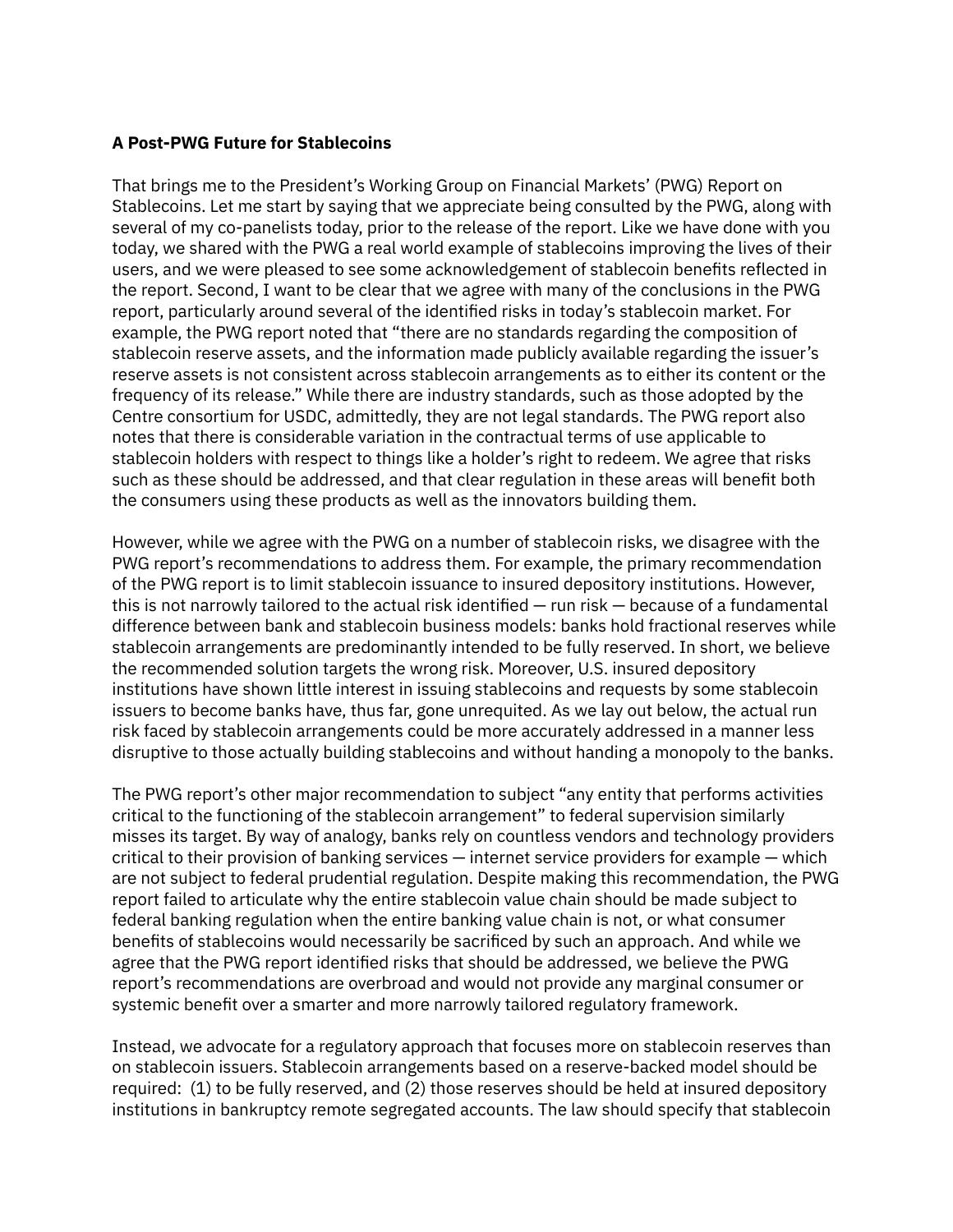holders have the highest claim on reserve assets. Pass-through deposit insurance for stablecoin holders would also be welcome, and we are encouraged to hear that the FDIC is actively researching ways to achieve it. A regulatory framework should also set standards for the regular audit and public disclosure of stablecoin reserves as well as establishing eligibility parameters for stablecoin reserve assets. For example reserve assets could be limited to cash, cash equivalents, and other high quality, highly liquid assets like short dated U.S. Treasuries and investment grade debt securities. Alternatively, a tiered structure of capital buffers could be applied to classes of reserve assets based on their quality and liquidity profiles. Additionally, we believe that some standardization of key contractual terms between stablecoin issuers and stablecoin holders, such as around redemption, would benefit the market. Finally, we agree with the apparent conclusion of the PWG report that "payment stablecoins" are not securities, and this should be made clear in the law.

Of course, there must be some regulatory body empowered to oversee these requirements, and we could envision an optional framework where issuers could choose state banking supervision or opt into a narrow stablecoin charter administered by the Office of the Comptroller of the Currency. A regulatory framework such as this would, in our view, promote the safety and soundness of stablecoin arrangements and enhance protections for stablecoin holders while providing U.S. stablecoin innovators the space, clarity and flexibility they need to extend America's lead in global competitiveness.

We've started to see how innovation can be hampered in other parts of the world when regulators and lawmakers react quickly, and arguably prematurely, to address perceived risks around cryptocurrency. When I had the privilege of briefing this Committee's FinTech Task Force in September 2020, I described a company in Nigeria that was leveraging stablecoins to enable Nigerians to meet the high demand for global currencies, particularly in trade, and transact in the global marketplace efficiently and cost-effectively. In underserved markets like Nigeria, where the local currency is not globally traded, cross-border payments and foreign exchange are exceptionally slow and expensive due to high-operating costs, technical inefficiencies of legacy systems, and reliance on multiple intermediaries. Stablecoins and blockchain technology were eliminating costly foreign exchange and transaction fees and slow processing times associated with traditional banking rails for businesses and individuals alike until the Central Bank of Nigeria abruptly ended that business model due to concerns over the use of cryptocurrency for illicit purposes— a concern wholly unrelated to this solution. The challenges persist, but the solutions are more challenging because of the sweeping action taken by the Central Bank. And many innovators have consequently been stopped in their tracks.

Let's not hamper innovation here in the United States which would have a real impact on the ability to make full use of this technology elsewhere. Let's learn from the past, let's take down the walled gardens, let's get rid of the friction, and let's create an open loop for innovation here in the U.S. We've seen firsthand the challenges when we leave access to innovation in the hands of a few; consider the existing banking infrastructure that relies on technology decisions made decades ago. Open networks, like Stellar, allow for continuous innovation, making sure our systems are more interoperable and adaptable. Financial inclusion, innovation, and integrity are not trade-offs.